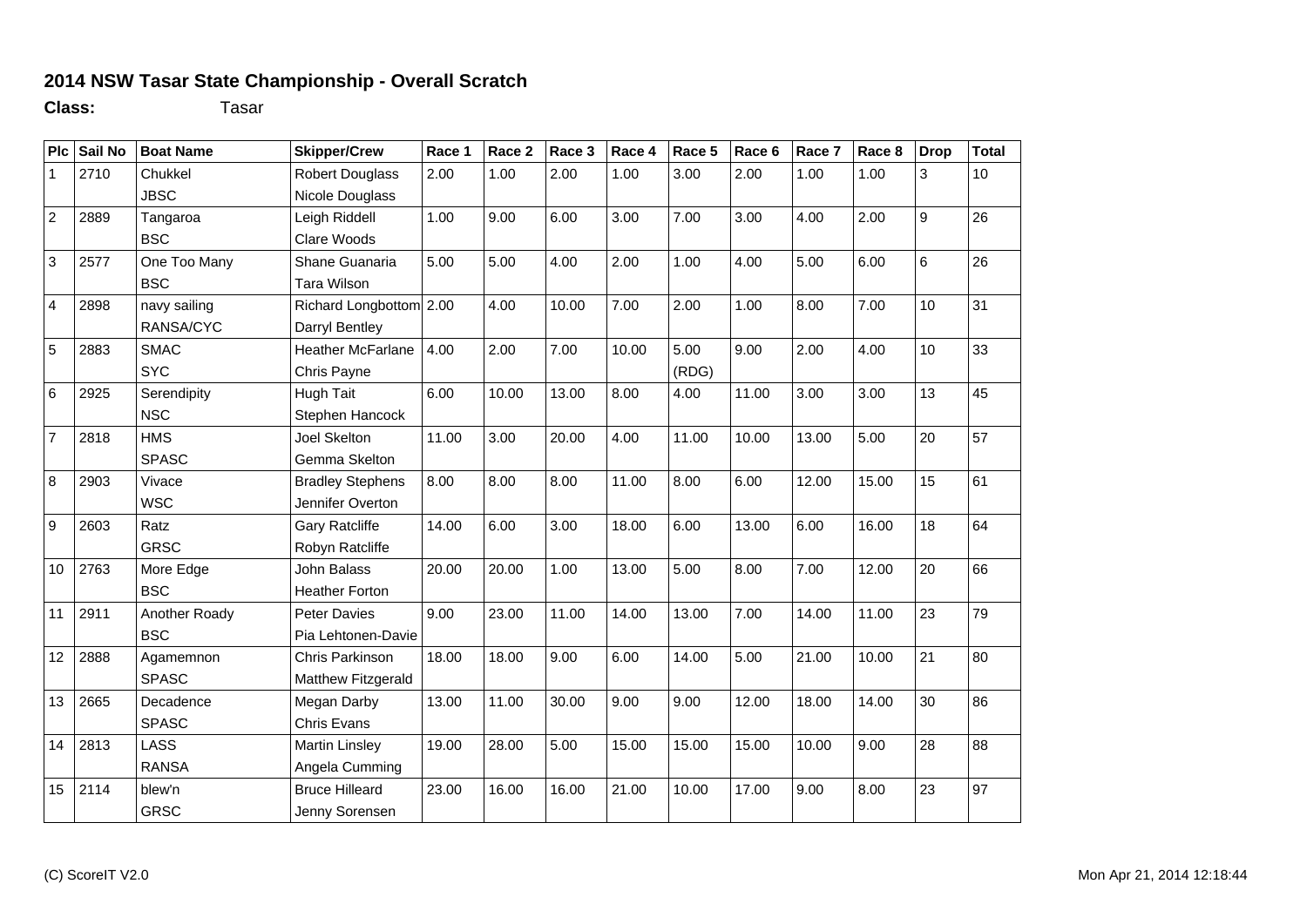## **2014 NSW Tasar State Championship - Overall Scratch**

**Class:** Tasar

| Plc | Sail No | <b>Boat Name</b>     | <b>Skipper/Crew</b>      | Race 1 | Race 2 | Race 3 | Race 4 | Race 5 | Race 6 | Race 7 | Race 8 | <b>Drop</b> | <b>Total</b> |
|-----|---------|----------------------|--------------------------|--------|--------|--------|--------|--------|--------|--------|--------|-------------|--------------|
| 16  | 2769    | "The ""AntzPantz"""  | <b>Anthony Creak</b>     | 7.00   | 26.00  | 28.00  | 23.00  | 17.00  | 14.00  | 11.00  | 13.00  | 28          | 111          |
|     |         | <b>RGYC</b>          | <b>Julie Creak</b>       |        |        |        |        | (RDG)  |        |        |        |             |              |
| 17  | 2588    | What a Pearler       | <b>Andrew Finney</b>     | 16.00  | 21.00  | 12.00  | 20.00  | 17.00  | 19.00  | 15.00  | 26.00  | 26          | 120          |
|     |         | <b>GRSC</b>          | Michelle Costandi        |        |        |        |        |        |        |        |        |             |              |
| 18  | 1885    | Storm bringer        | Daniel Bromelow          | 22.00  | 14.00  | 17.00  | 25.00  | 19.00  | 18.00  | 16.00  | 21.00  | 25          | 127          |
|     |         | M16'SSC              | <b>Mark Bromelow</b>     |        |        |        |        |        |        |        |        |             |              |
| 19  | 2727    | White Wash           | Stephen Nash             | 10.00  | 25.00  | 27.00  | 12.00  | 21.00  | 38.00  | 17.00  | 18.00  | 38          | 130          |
|     |         | <b>BSC</b>           | Greg CHASELING           |        |        |        |        | (RDG)  | (DNC)  |        |        |             |              |
| 20  | 2902    | Eagle Eye            | Noel Borel               | 32.00  | 17.00  | 19.00  | 22.00  | 16.00  | 22.00  | 23.00  | 20.00  | 32          | 139          |
|     |         | <b>RMYC</b>          | Els Leenaars             |        |        |        |        |        |        |        |        |             |              |
| 21  | 2349    | like lightning       | Chris Johnson            | 12.00  | 7.00   | 18.00  | 27.00  | 38.00  | 38.00  | 19.00  | 19.00  | 38          | 140          |
|     |         | <b>GRSC</b>          | <b>Todd Finney</b>       |        |        |        |        | (DNF)  | (DNC)  |        |        |             |              |
| 22  | 2133    | Boogie Woogie, Baby! | Benjamin Walker          | 15.00  | 33.00  | 26.00  | 19.00  | 18.00  | 21.00  | 22.00  | 25.00  | 33          | 146          |
|     |         | <b>BSC</b>           | Julie Burke              |        |        |        |        |        |        |        |        |             |              |
| 23  | 2770    | Trouble              | <b>Michael Quirk</b>     | 17.00  | 12.00  | 14.00  | 5.00   | 24.00  | 38.00  | 38.00  | 38.00  | 38          | 148          |
|     |         | <b>RPEYC</b>         | Marise Hannaford         |        |        |        |        | (RDG)  | (DNC)  | (DNC)  | (DNC)  |             |              |
| 24  | 2450    | Slartibartfast       | JOSEPHINE ROPER21.00     |        | 19.00  | 23.00  | 28.00  | 24.00  | 23.00  | 24.00  | 22.00  | 28          | 156          |
|     |         | <b>WSC</b>           | Luke Carroll             |        |        |        |        |        |        |        |        |             |              |
| 25  | 2819    | firefly              | Derek Hadwen             | 26.00  | 37.00  | 15.00  | 17.00  | 20.00  | 38.00  | 27.00  | 17.00  | 38          | 159          |
|     |         | <b>BSC</b>           | Kelly HADWEN             |        |        |        |        |        | (DNC)  |        |        |             |              |
| 26  | 2906    | The Claw             | <b>Bruce Litchfield</b>  | 25.00  | 27.00  | 29.00  | 24.00  | 23.00  | 20.00  | 20.00  | 24.00  | 29          | 163          |
|     |         | <b>GRSC</b>          | <b>Sharon Litchfield</b> |        |        |        |        |        |        |        |        |             |              |
| 27  | 2578    | Southern Stars       | <b>Richard Shaw</b>      | 24.00  | 34.00  | 33.00  | 26.00  | 12.00  | 16.00  | 27.00  | 27.00  | 34          | 165          |
|     |         | <b>BSC</b>           | Lorraine Madden          |        |        |        |        |        |        |        |        |             |              |
| 28  | 1901    | <b>Bubbles</b>       | Helen Impey              | 27.00  | 22.00  | 21.00  | 33.00  | 25.00  | 26.00  | 25.00  | 28.00  | 33          | 174          |
|     |         | <b>WSC</b>           | Juliet Pegler            |        |        |        |        |        |        |        |        |             |              |
| 29  | 1893    | Scoot                | Georgia Llewellyn        | 31.00  | 30.00  | 24.00  | 30.00  | 22.00  | 25.00  | 30.00  | 29.00  | 31          | 190          |
|     |         | <b>CRSC</b>          | Lachlan Johnson          |        |        |        |        |        |        |        |        |             |              |
| 30  | 2119    | <b>Tasared</b>       | Gavin Brown              | 28.00  | 32.00  | 22.00  | 31.00  | 21.00  | 24.00  | 38.00  | 38.00  | 38          | 196          |
|     |         | DAC                  | Robyn Brown              |        |        |        |        |        |        | (DNC)  | (DNC)  |             |              |